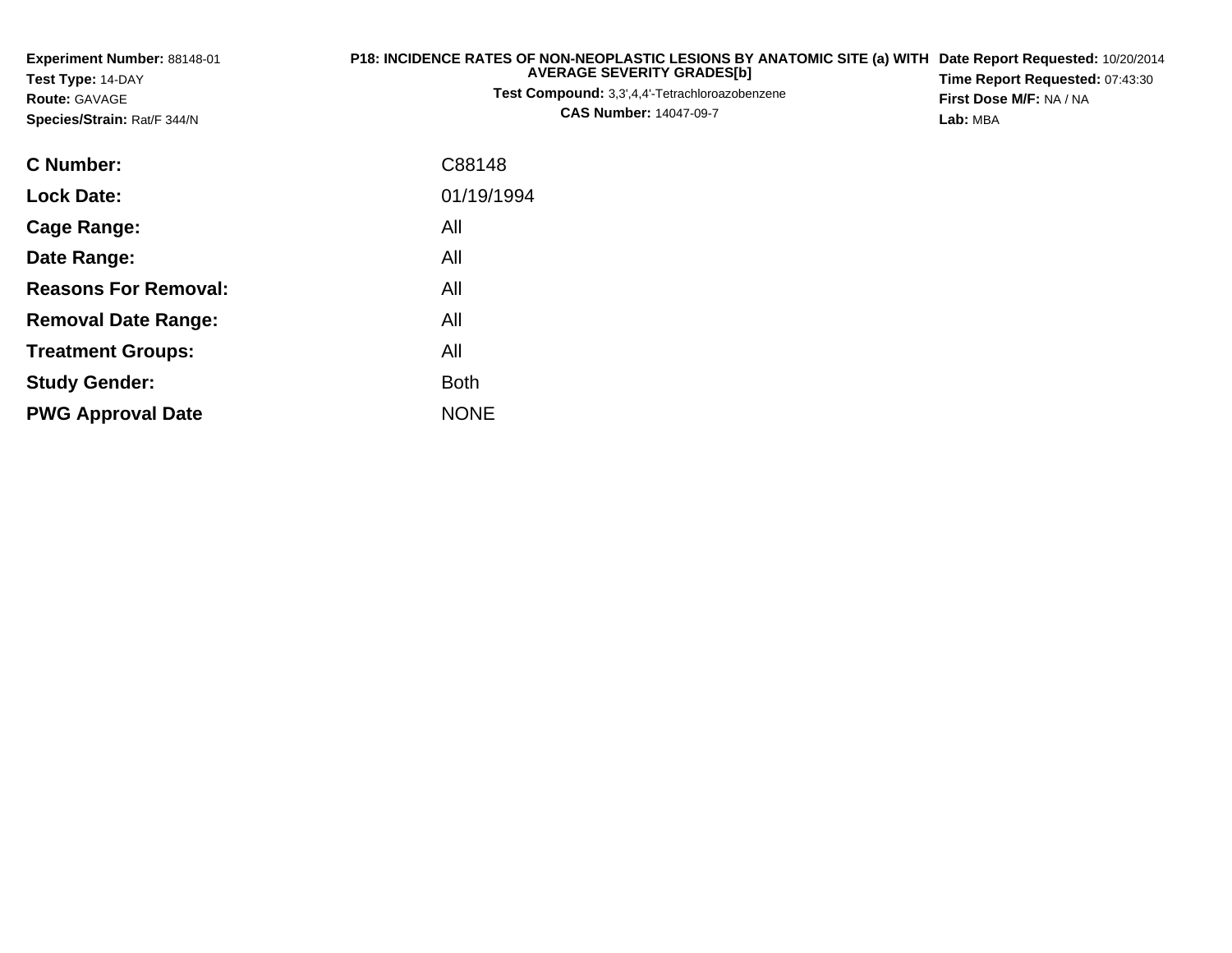| Experiment Number: 88148-01                              | P18: INCIDENCE RATES OF NON-NEOPLASTIC LESIONS BY ANATOMIC SITE (a) WITH Date Report Requested: 10/20/2014<br><b>AVERAGE SEVERITY GRADES[b]</b> |                                                                                 |          |                         |                     |                     |  |  |
|----------------------------------------------------------|-------------------------------------------------------------------------------------------------------------------------------------------------|---------------------------------------------------------------------------------|----------|-------------------------|---------------------|---------------------|--|--|
| Test Type: 14-DAY                                        |                                                                                                                                                 | Time Report Requested: 07:43:30<br>First Dose M/F: NA / NA                      |          |                         |                     |                     |  |  |
| Route: GAVAGE                                            |                                                                                                                                                 | Test Compound: 3,3',4,4'-Tetrachloroazobenzene<br><b>CAS Number: 14047-09-7</b> |          |                         |                     |                     |  |  |
| Species/Strain: Rat/F 344/N                              |                                                                                                                                                 |                                                                                 |          |                         | Lab: MBA            |                     |  |  |
| F 344/N Rat MALE                                         | 0 MG/KG                                                                                                                                         | 12.5<br><b>MG/KG</b>                                                            | 32 MG/KG | 80 MG/KG                | <b>MG/KG</b><br>200 | <b>MG/KG</b><br>500 |  |  |
| <b>Disposition Summary</b>                               |                                                                                                                                                 |                                                                                 |          |                         |                     |                     |  |  |
| <b>Animals Initially In Study</b><br><b>Early Deaths</b> | 5                                                                                                                                               | 5                                                                               | 5        | $\overline{\mathbf{5}}$ | 5                   | 5                   |  |  |
| <b>Survivors</b><br><b>Terminal Sacrifice</b>            |                                                                                                                                                 |                                                                                 |          |                         | 5                   |                     |  |  |
| <b>Animals Examined Microscopically</b>                  | 5<br>5                                                                                                                                          | 5<br>5                                                                          | 5<br>5   | 5<br>5                  | 5                   | 5<br>5              |  |  |
|                                                          |                                                                                                                                                 |                                                                                 |          |                         |                     |                     |  |  |
| <b>ALIMENTARY SYSTEM</b>                                 |                                                                                                                                                 |                                                                                 |          |                         |                     |                     |  |  |
| Liver                                                    | (5)                                                                                                                                             | (0)                                                                             | (0)      | (0)                     | (1)                 | (5)                 |  |  |
| Hepatodiaphragmatic Nodule                               |                                                                                                                                                 |                                                                                 |          |                         | 1[2.0]              |                     |  |  |
| Stomach, Forestomach                                     | (5)                                                                                                                                             | (0)                                                                             | (0)      | (0)                     | (0)                 | (5)                 |  |  |
| Stomach, Glandular                                       | (5)                                                                                                                                             | (0)                                                                             | (0)      | (0)                     | (0)                 | (5)                 |  |  |
| CARDIOVASCULAR SYSTEM<br>None                            |                                                                                                                                                 |                                                                                 |          |                         |                     |                     |  |  |
| <b>ENDOCRINE SYSTEM</b><br>None                          |                                                                                                                                                 |                                                                                 |          |                         |                     |                     |  |  |
| <b>GENERAL BODY SYSTEM</b><br>None                       |                                                                                                                                                 |                                                                                 |          |                         |                     |                     |  |  |
| <b>GENITAL SYSTEM</b><br>None                            |                                                                                                                                                 |                                                                                 |          |                         |                     |                     |  |  |
| <b>HEMATOPOIETIC SYSTEM</b>                              |                                                                                                                                                 |                                                                                 |          |                         |                     |                     |  |  |
| Lymph Node, Mesenteric                                   | (5)                                                                                                                                             | (0)                                                                             | (0)      | (0)                     | (0)                 | (5)                 |  |  |
| Spleen                                                   | (5)                                                                                                                                             | (5)                                                                             | (5)      | (5)                     | (5)                 | (5)                 |  |  |
| Hematopoietic Cell Proliferation                         |                                                                                                                                                 | 4 [1.0]                                                                         | 5[1.2]   | 5[1.6]                  | 5[2.0]              | 5[2.0]              |  |  |
| Thymus                                                   | (5)                                                                                                                                             | (0)                                                                             | (0)      | (0)                     | (0)                 | (5)                 |  |  |
| Hemorrhage                                               |                                                                                                                                                 |                                                                                 |          |                         |                     | 2[1.0]              |  |  |

INTEGUMENTARY SYSTEM

a - Number of animals examined microscopically at site and number of animals with lesion

b - Average severity grade (1-minimal; 2-mild; 3-moderate; 4-marked)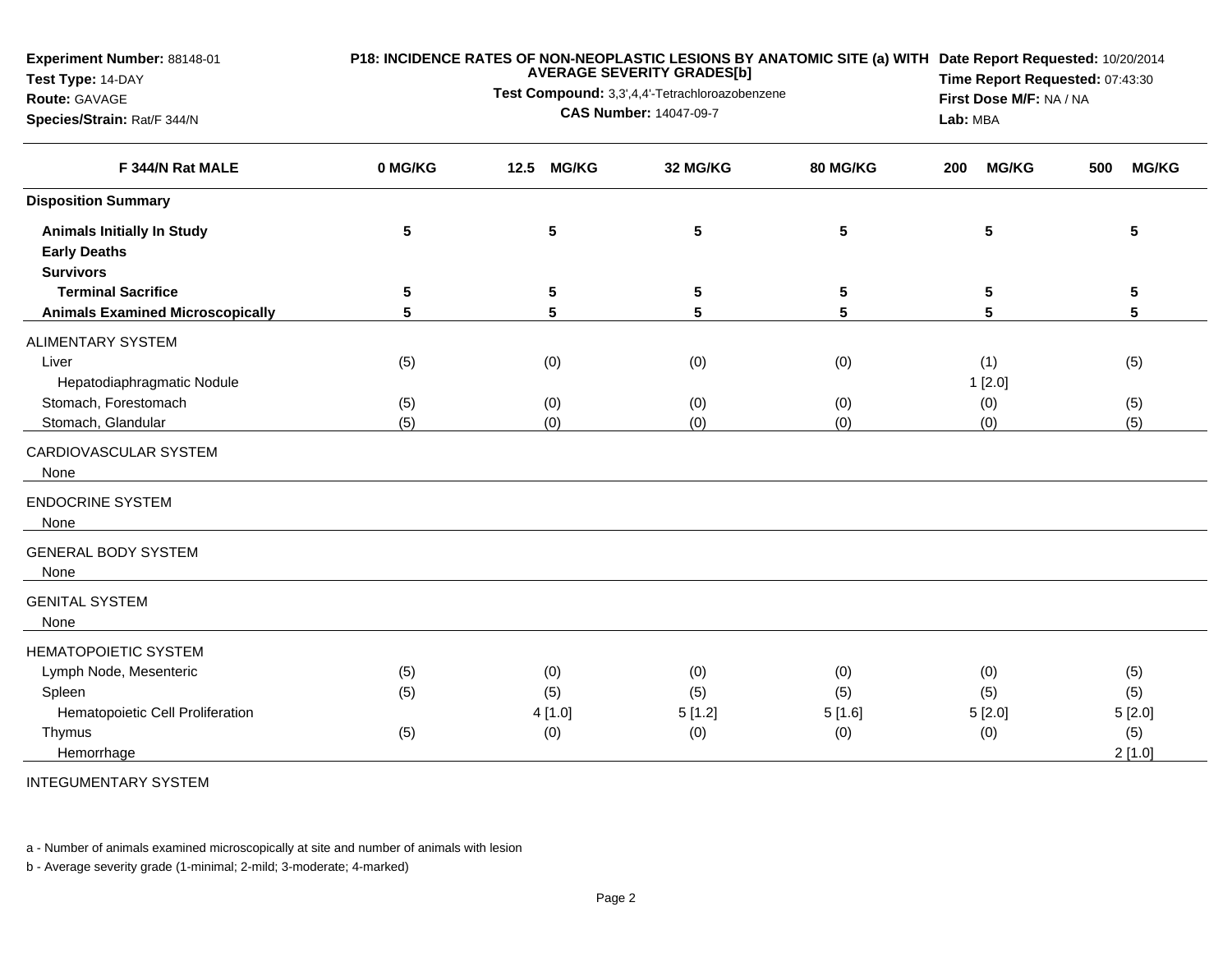| Experiment Number: 88148-01<br>Test Type: 14-DAY<br>Route: GAVAGE<br>Species/Strain: Rat/F 344/N | P18: INCIDENCE RATES OF NON-NEOPLASTIC LESIONS BY ANATOMIC SITE (a) WITH<br><b>AVERAGE SEVERITY GRADES[b]</b><br>Test Compound: 3,3',4,4'-Tetrachloroazobenzene<br><b>CAS Number: 14047-09-7</b> |        |              |          |                 | Date Report Requested: 10/20/2014<br>Time Report Requested: 07:43:30<br>First Dose M/F: NA / NA<br>Lab: MBA |              |     |              |
|--------------------------------------------------------------------------------------------------|--------------------------------------------------------------------------------------------------------------------------------------------------------------------------------------------------|--------|--------------|----------|-----------------|-------------------------------------------------------------------------------------------------------------|--------------|-----|--------------|
| F 344/N Rat MALE                                                                                 | 0 MG/KG                                                                                                                                                                                          | 12.5   | <b>MG/KG</b> | 32 MG/KG | <b>80 MG/KG</b> | 200                                                                                                         | <b>MG/KG</b> | 500 | <b>MG/KG</b> |
| None                                                                                             |                                                                                                                                                                                                  |        |              |          |                 |                                                                                                             |              |     |              |
| MUSCULOSKELETAL SYSTEM<br>None                                                                   |                                                                                                                                                                                                  |        |              |          |                 |                                                                                                             |              |     |              |
| NERVOUS SYSTEM<br>None                                                                           |                                                                                                                                                                                                  |        |              |          |                 |                                                                                                             |              |     |              |
| <b>RESPIRATORY SYSTEM</b><br>None                                                                |                                                                                                                                                                                                  |        |              |          |                 |                                                                                                             |              |     |              |
| SPECIAL SENSES SYSTEM<br>None                                                                    |                                                                                                                                                                                                  |        |              |          |                 |                                                                                                             |              |     |              |
| <b>URINARY SYSTEM</b>                                                                            |                                                                                                                                                                                                  |        |              |          |                 |                                                                                                             |              |     |              |
| Kidney<br>Inflammation, Focal                                                                    | (5)<br>1 [1.0]                                                                                                                                                                                   | (5)    |              | (5)      | (5)             |                                                                                                             | (5)          |     | (5)          |
| Nephropathy, Chronic                                                                             |                                                                                                                                                                                                  | 2[1.0] |              | 1[1.0]   | 3[1.0]          |                                                                                                             | 3[1.0]       |     | 4 [1.0]      |
| Renal Tubule, Accumulation, Hyaline<br><b>Droplet</b>                                            | 1 [1.0]                                                                                                                                                                                          |        |              |          | 2[1.0]          |                                                                                                             | 1 [1.0]      |     | 5[1.6]       |

\*\*\*END OF MALE DATA\*\*\*

a - Number of animals examined microscopically at site and number of animals with lesion

b - Average severity grade (1-minimal; 2-mild; 3-moderate; 4-marked)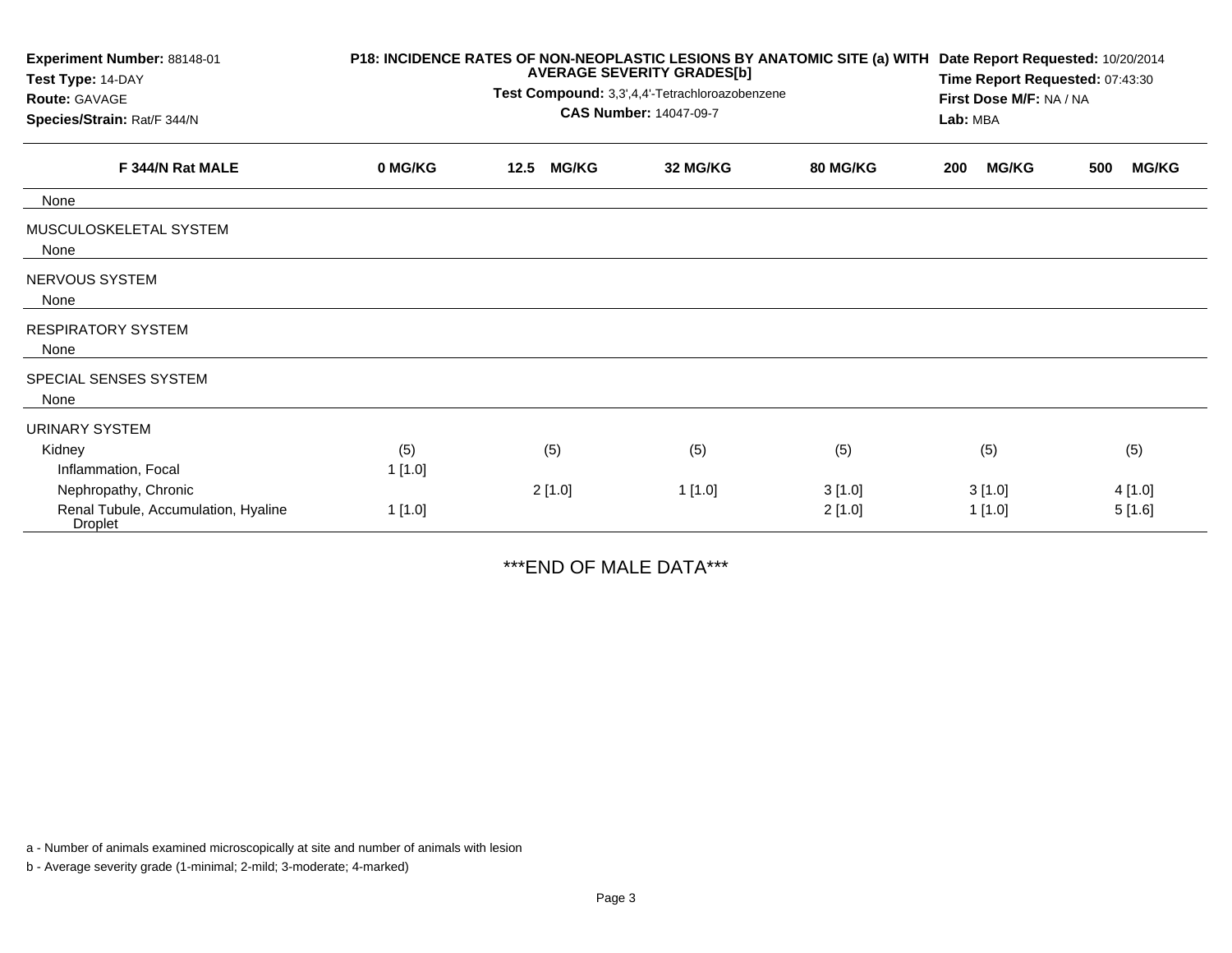| <b>Experiment Number: 88148-01</b><br>Test Type: 14-DAY<br>Route: GAVAGE<br>Species/Strain: Rat/F 344/N |                   | <b>AVERAGE SEVERITY GRADES[b]</b><br>Test Compound: 3,3',4,4'-Tetrachloroazobenzene<br><b>CAS Number: 14047-09-7</b> | Lab: MBA                     | P18: INCIDENCE RATES OF NON-NEOPLASTIC LESIONS BY ANATOMIC SITE (a) WITH Date Report Requested: 10/20/2014<br>Time Report Requested: 07:43:30<br>First Dose M/F: NA / NA |                             |                             |
|---------------------------------------------------------------------------------------------------------|-------------------|----------------------------------------------------------------------------------------------------------------------|------------------------------|--------------------------------------------------------------------------------------------------------------------------------------------------------------------------|-----------------------------|-----------------------------|
| F 344/N Rat FEMALE                                                                                      | 0 MG/KG           | <b>MG/KG</b><br>12.5                                                                                                 | 32 MG/KG                     | 80 MG/KG                                                                                                                                                                 | <b>MG/KG</b><br>200         | <b>MG/KG</b><br>500         |
| <b>Disposition Summary</b>                                                                              |                   |                                                                                                                      |                              |                                                                                                                                                                          |                             |                             |
| <b>Animals Initially In Study</b><br><b>Early Deaths</b><br><b>Survivors</b>                            | 5                 | 5                                                                                                                    | 5                            | $\overline{\mathbf{5}}$                                                                                                                                                  | $5\phantom{.0}$             | 5                           |
| <b>Terminal Sacrifice</b>                                                                               | 5                 | 5                                                                                                                    | 5                            | 5                                                                                                                                                                        | 5                           | 5                           |
| <b>Animals Examined Microscopically</b>                                                                 | 5                 | 5                                                                                                                    | 5                            | 5                                                                                                                                                                        | 5                           | 5                           |
| <b>ALIMENTARY SYSTEM</b><br>Liver<br>Hepatodiaphragmatic Nodule                                         | (5)               | (1)<br>1[1.0]                                                                                                        | (0)                          | (0)                                                                                                                                                                      | (1)<br>1[2.0]               | (5)                         |
| Stomach, Forestomach<br>Stomach, Glandular                                                              | (5)<br>(5)        | (0)<br>(0)                                                                                                           | (0)<br>(0)                   | (0)<br>(0)                                                                                                                                                               | (0)<br>(0)                  | (5)<br>(5)                  |
| CARDIOVASCULAR SYSTEM<br>None<br><b>ENDOCRINE SYSTEM</b>                                                |                   |                                                                                                                      |                              |                                                                                                                                                                          |                             |                             |
| None                                                                                                    |                   |                                                                                                                      |                              |                                                                                                                                                                          |                             |                             |
| <b>GENERAL BODY SYSTEM</b><br>None                                                                      |                   |                                                                                                                      |                              |                                                                                                                                                                          |                             |                             |
| <b>GENITAL SYSTEM</b><br>Ovary<br>Cyst                                                                  | (0)               | (0)                                                                                                                  | (0)                          | (0)                                                                                                                                                                      | (0)                         | (1)<br>1[2.0]               |
| <b>HEMATOPOIETIC SYSTEM</b>                                                                             |                   |                                                                                                                      |                              |                                                                                                                                                                          |                             |                             |
| Lymph Node, Mesenteric<br>Spleen<br>Hematopoietic Cell Proliferation<br>Thymus                          | (5)<br>(5)<br>(5) | (0)<br>(5)<br>1[1.0]<br>(0)                                                                                          | (0)<br>(5)<br>4 [1.0]<br>(0) | (0)<br>(5)<br>5[1.0]<br>(0)                                                                                                                                              | (0)<br>(5)<br>5[1.0]<br>(0) | (5)<br>(5)<br>5[1.0]<br>(5) |
| Hemorrhage                                                                                              | 1[1.0]            |                                                                                                                      |                              |                                                                                                                                                                          |                             |                             |

a - Number of animals examined microscopically at site and number of animals with lesion

b - Average severity grade (1-minimal; 2-mild; 3-moderate; 4-marked)

**Experiment Number:** 88148-01